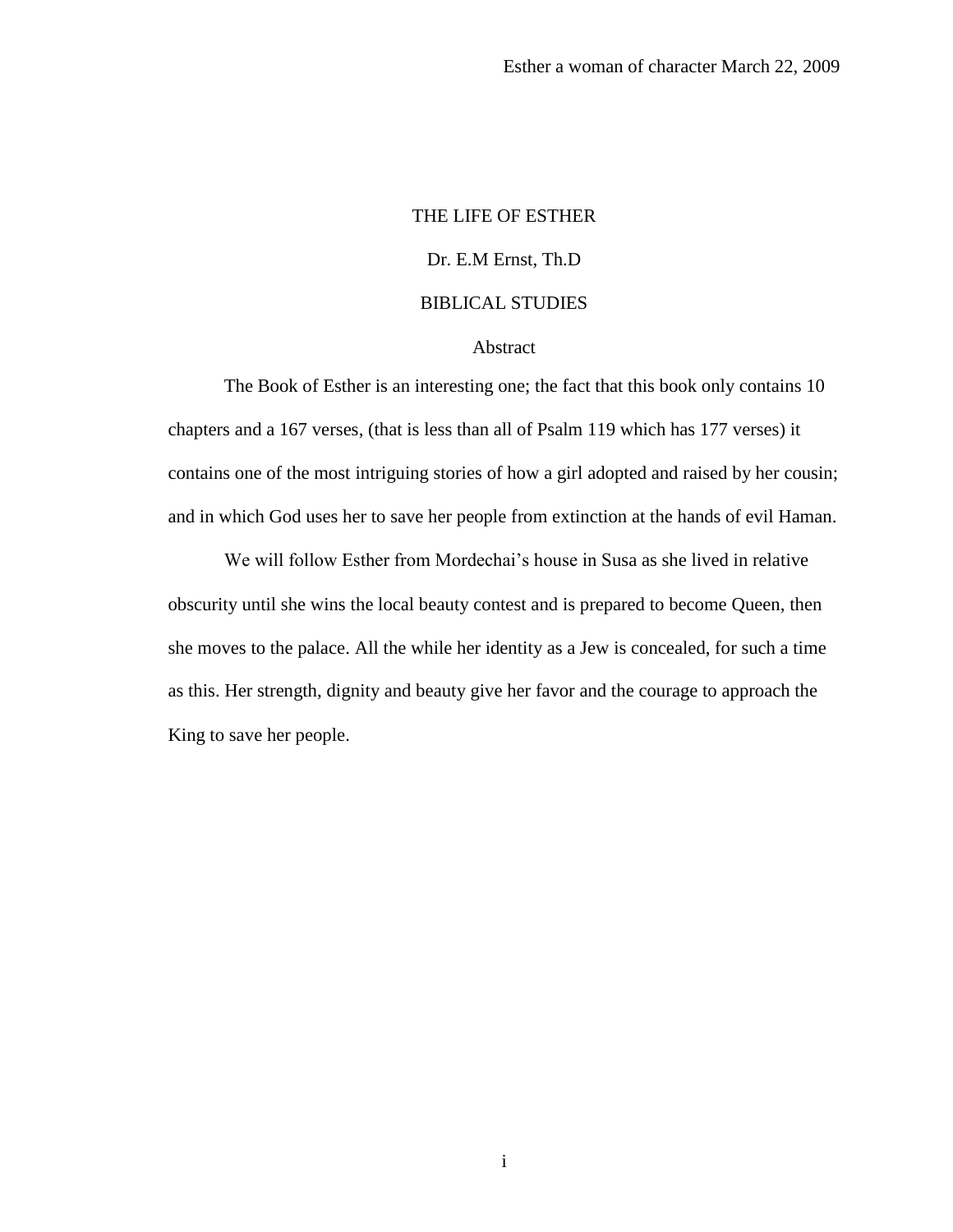# **CONTENTS**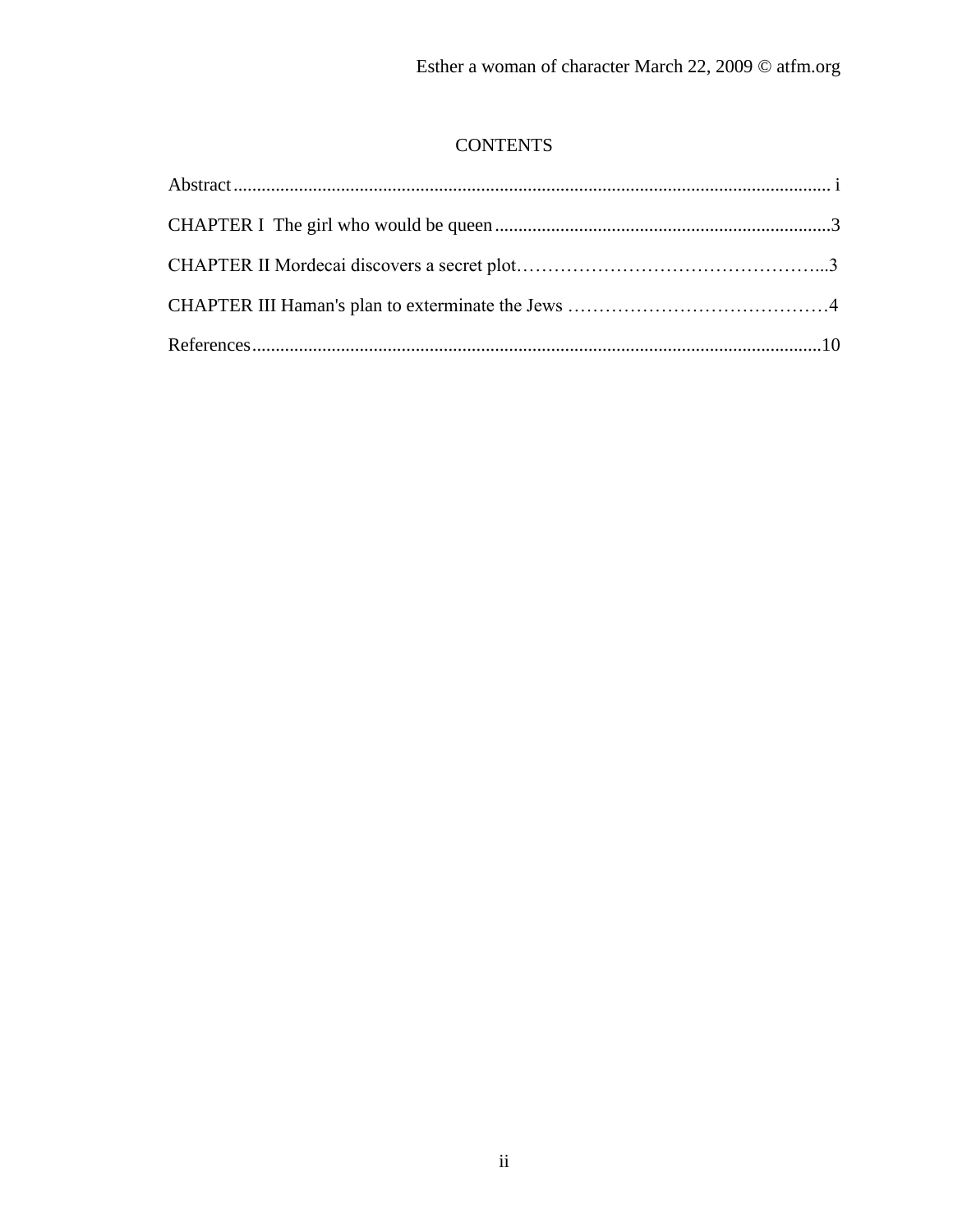### CHAPTER I

#### "ESTHER, THE GIRL WHO WOULD BE QUEEN"

The book of Esther was written around 486-465 B.C. and is set in modern-day Iran. The king of Persia at this time in history was Xerxes (Greek translation) or another translation is Ahasuerus. (Hebrew translation) (NKJV John MacArthur, 1997)

In Chapter 1 of Esther we read that King Xerxes has a banquet that lasts seven days. King Xerxes asks Queen Vashti to appear; at the same time Vashti is also having a banquet for the women. The summation of the event is that Queen Vashti feels that she is being put on display as a trophy. She refuses to attend the banquet of King Xerxes. This enrages the king and he is ultimately embarrassed in front of his guests. As they wait for his reaction. King Xerxes consults with his advisers and they come to a conclusion that Vashti has disobeyed the King. He then issues a proclamation to dethrone Queen Vashti as a punishment for her rebellion.

King Xerxes then issues another decree to seek a new Queen to replace Vashti by having local beauty contests. Letters are sent to all King Xerxes' provinces which covered parts of India and Ethiopia (David E. Pratte, 2006, ls#1 2) he also sent out announcements for the event in their own languages.

Soon after, King Xerxes' anger has subsided and it begins to sink in; he realizes what he has done and perhaps he wants to change his mind. His servants seek only the most beautiful girls for the King to get his mind off of Queen Vashiti. One of King Xerxes advisors is also concerned that should he have a change of heart about dethroning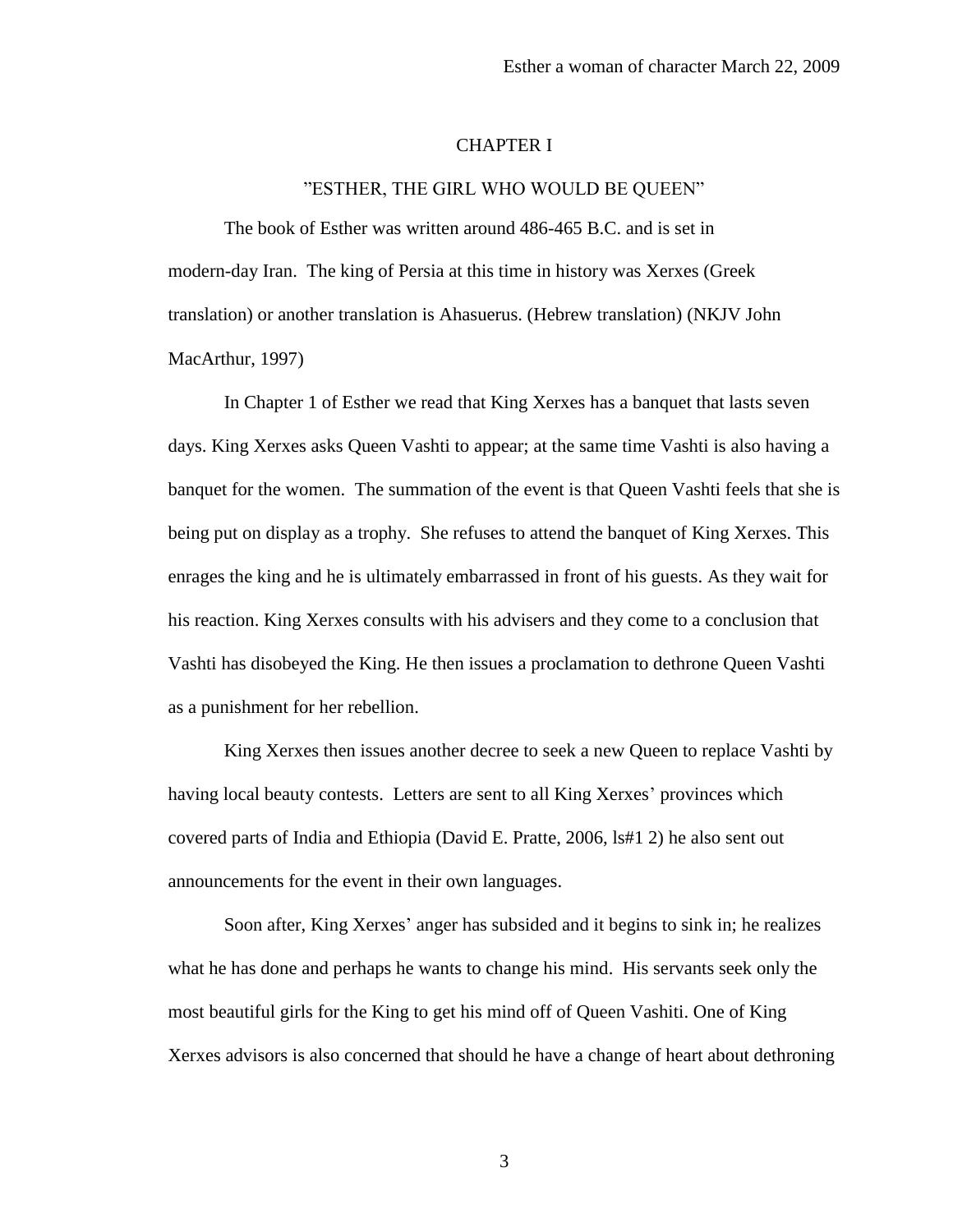Vashti and that rebellion from other women would spread throughout his kingdom. King Xerxes continues with the search to crown a new Queen..

Mordechai being Esther's only living relative adopts her as his own daughter. Mordecai also allows Esther to participate as a "contestant" if you will, in the search for the new Queen of Persia.Mordechai strongly suggests that Esther keep her Jewish heritage a secret, possibly perhaps fearing that she would be eliminated from competing.

All of the maidens in the contest had to participate in a one year time of preparation which included beautifying themselves and preparing them in the local customs to meet the king.

The Bible says that when the king saw Esther, he loved her more than any of the other women in she obtained grace and favor in his site. That is when he placed the royal crown upon Esther's head, thereby replacing Vashti as his Queen. *(Esther 2:17)*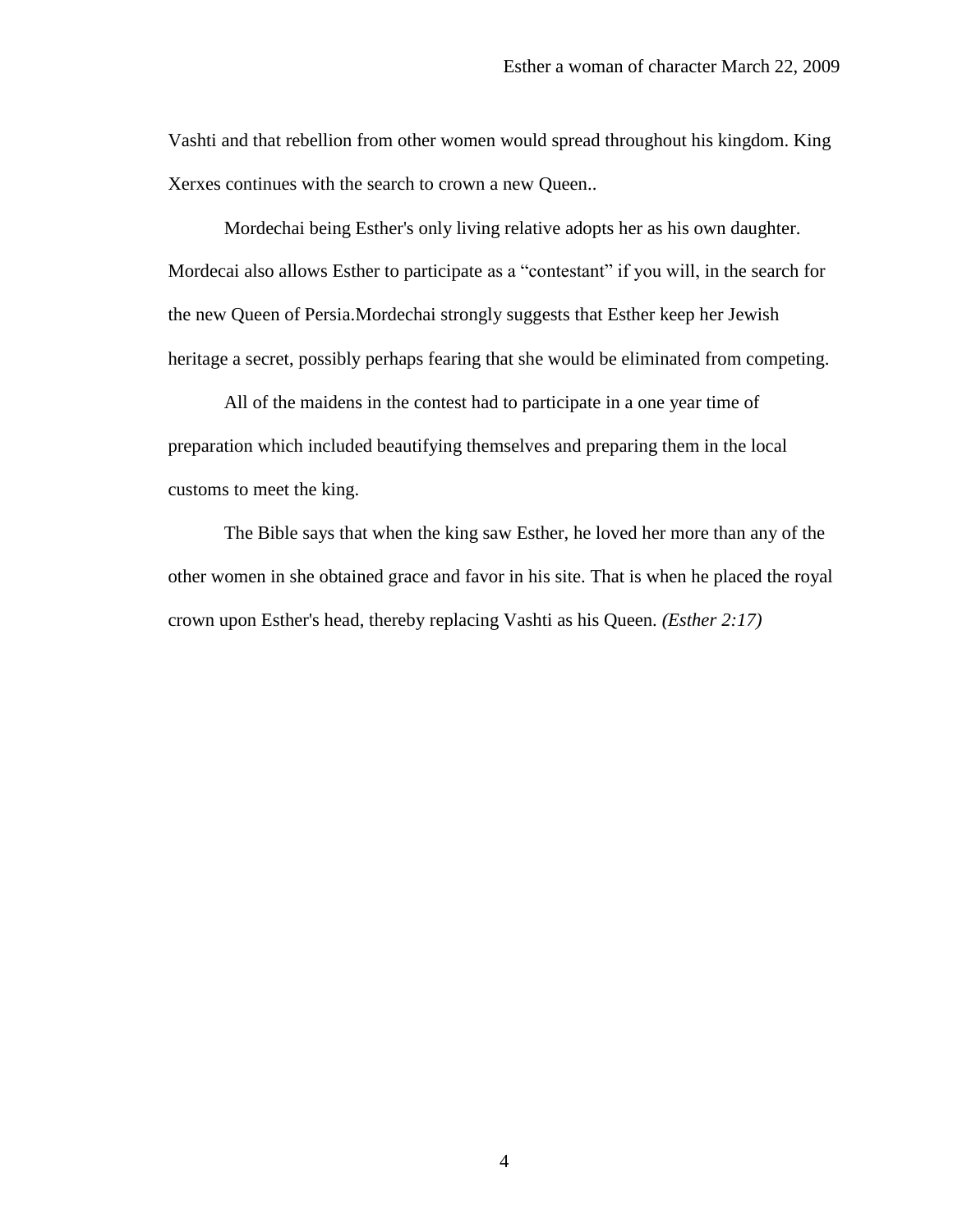#### CHAPTER II

### "MORDECIA DISCOVERS A SECRET PLOT"

 Mordecai was about his business at the gate and he learned of a plot by two eunuchs, Bigthan and Teresh, who had intended to kill the king. They were doorkeepers, so in some sense they were responsible to guard the doors from intruders. They became very angry at the king and sought to lay hands on him. Mordecai learned of the plot and revealed it to Esther. She in turn warned the king, giving Mordecai credit as her source of information (she could do this without revealing her nationality or relationship to him).

The accusation against these men were investigated and determined to be true. The men were then hung on a gallows and the king's life was spared. All this was recorded in the chronicles of the official record of royal history.

This event also reveals the admirable character of Mordecai. The story may seem to be told here just for the sake of interest, but we will later learn that this record in the chronicles plays a major role in the subsequent story.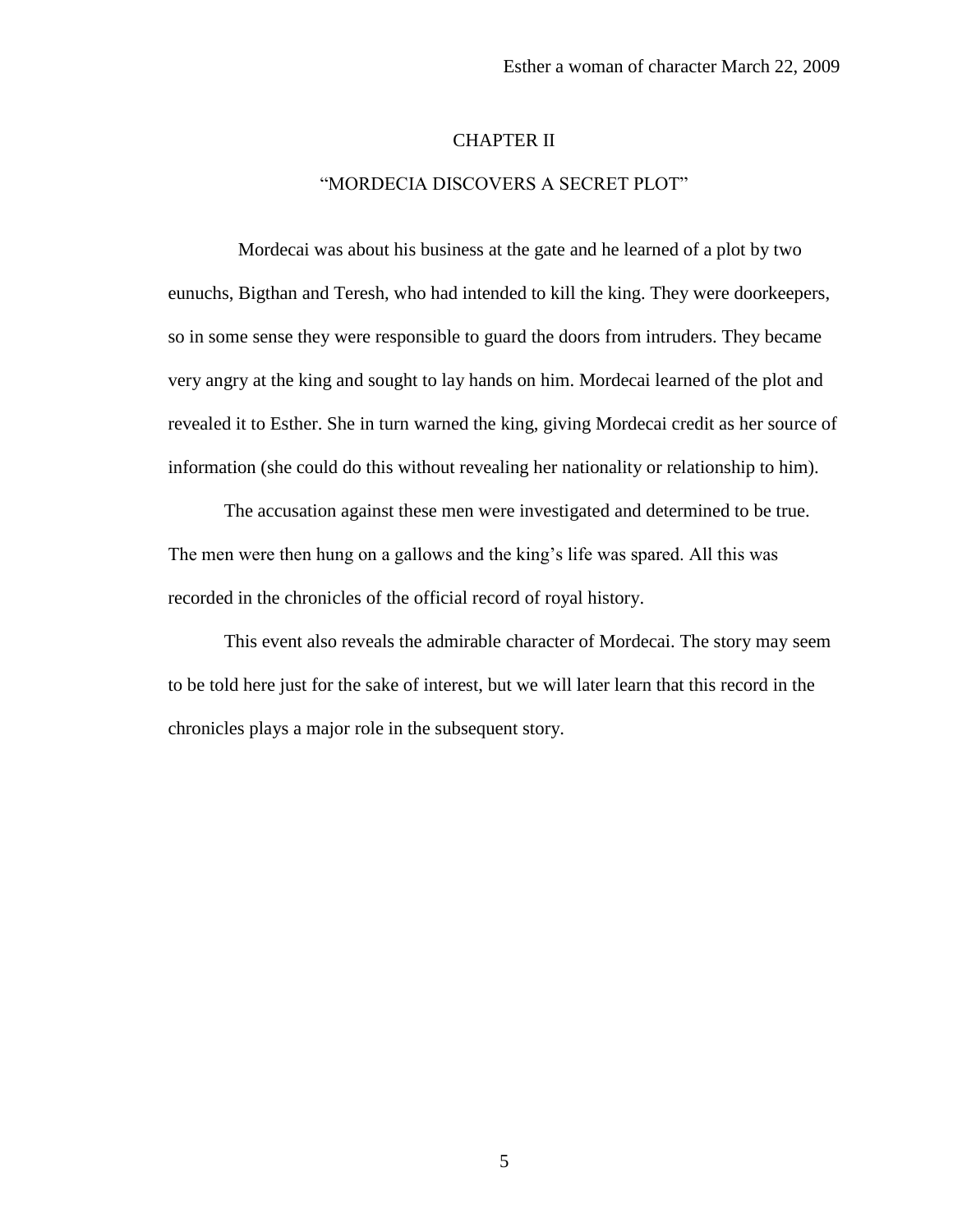## CHAPTER III

#### "HAMAN"S PLOT TO EXTERMINATE THE JEWS"

In the book of Esther we are introduced to Haman who is described as the son of Hammedatha, the Agagite*. (Esther 3:1).*

In his commentary David Pratt, believes Haman to be a descendent of King Agag from the book of *1 Samuel 15:8-33* and that King Saul was supposed to execute King Agag along with his descendents. However, an act of disobedience Saul allows Agag and some of the Amalekites to survive. Samuel ends up executing Agag it is believed some Amalekites escaped; therefore making Haman one of Agag's descendents.

Perhaps because of the story of what happened to Agag, this may hold the answer as to why Haman has such disdain and hatred for the Jews.

Haman is a distinguished member of King Xerxes' Court. As part of his position subjects in the kingdom may have been required to bow to Haman. However, Mordecai refused to bow which incited Haman even more. Perhaps Mordecai felt that during Xerxes reign his religion forbid him from bowing to another person thereby showing worship as to a deity. This act would have been strictly forbidden by the Jews, who are commanded to only worship the God of Israel.

Even though Mordechai was urged by some of his companions to honor Haman, he refused and could not go against his own conscience.

In Haman's rage against Mordecai, he approaches King Xerxes to write a decree to make it a law that everyone must bow to him, this in turn is directed at the Jews.

Haman also tried to lead the king to believe there was a "Certain People" that had been in rebellion and subversion to the king. Although he had not given all the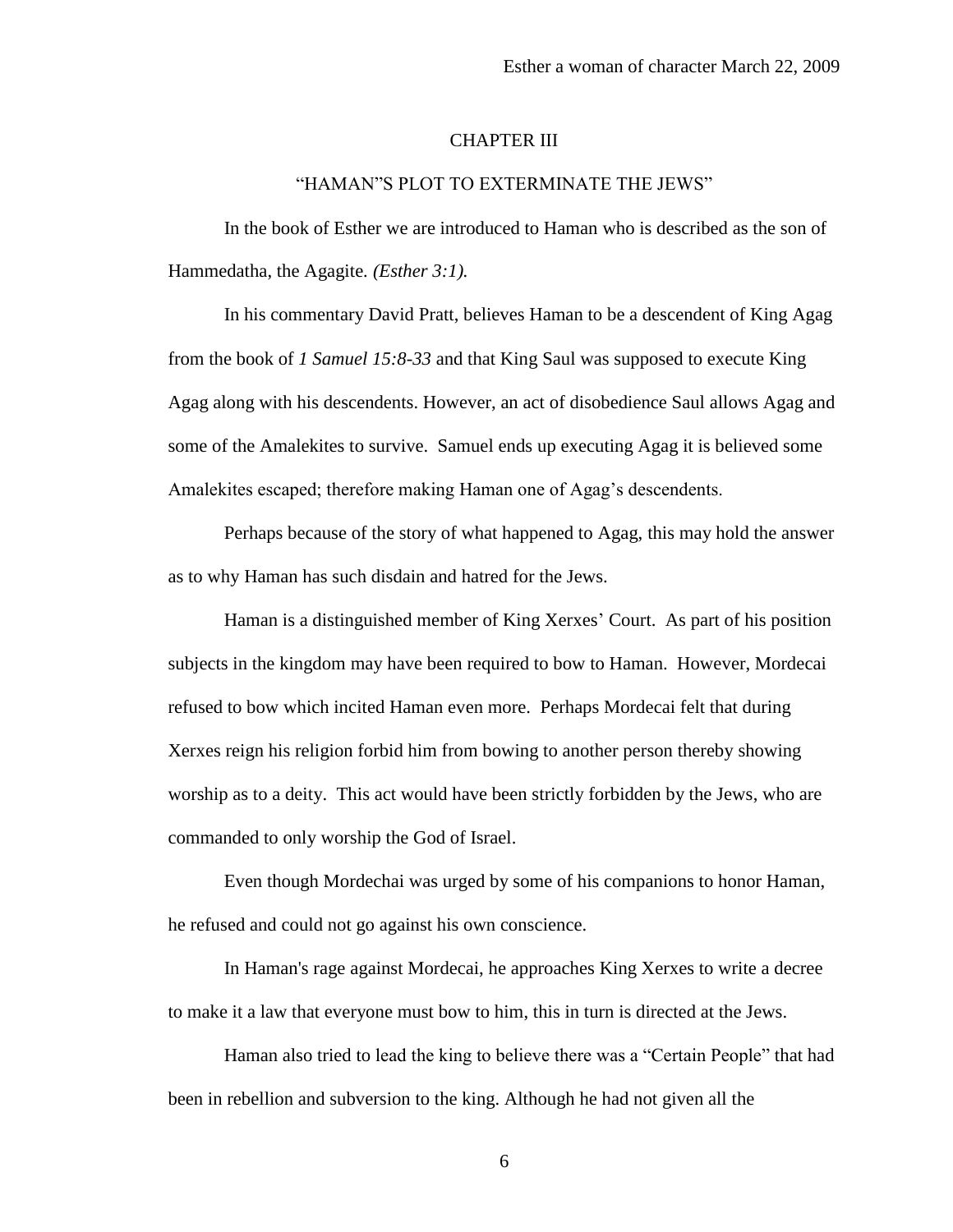information to King Xerxes that the decree was intended to be used against the Jews before the decree was issued; specifically towards Mordecai.

The decree from King Xerxes was finalized and contained the seal from the King's signet ring and was circulated throughout the kingdom without haste specifically targeting the entire Jewish race.

When Mordecai learned of this, he tore his clothes and began to morn in the midst of the city and cried out to God. Soon after all of the Jews realize the danger they faced and they all fasted and prayed for protection.

Esther's servants had heard about this and reported Mordecai's actions to her. Mordecai advised Queen Esther of the decree that Haman had constructed to execute the Jews.

Mordecai gave instructions to Esther to intercede to the king for the Jews on his behalf. Although Mordecai trusted in God he had to have known that God had placed Esther in the palace for reason. Mordecai had sent this message through his companion Hathach, who was unaware that Esther was a Jew.

Esther pointed out that Persian law forbade anyone to enter the inner court where the king was, unless the king called them to approach. Any who entered unbidden would be killed, unless the king held out his golden scepter to them. Then the person would be spared to have an audience with the king. Esther feared to go unbidden to speak to the king.

She also pointed out that she had not been called to an audience with the king in the previous thirty days. This would indicate that she foresaw no opportunity to speak to the king it was not like she had an appointment with him every day! Furthermore, the fact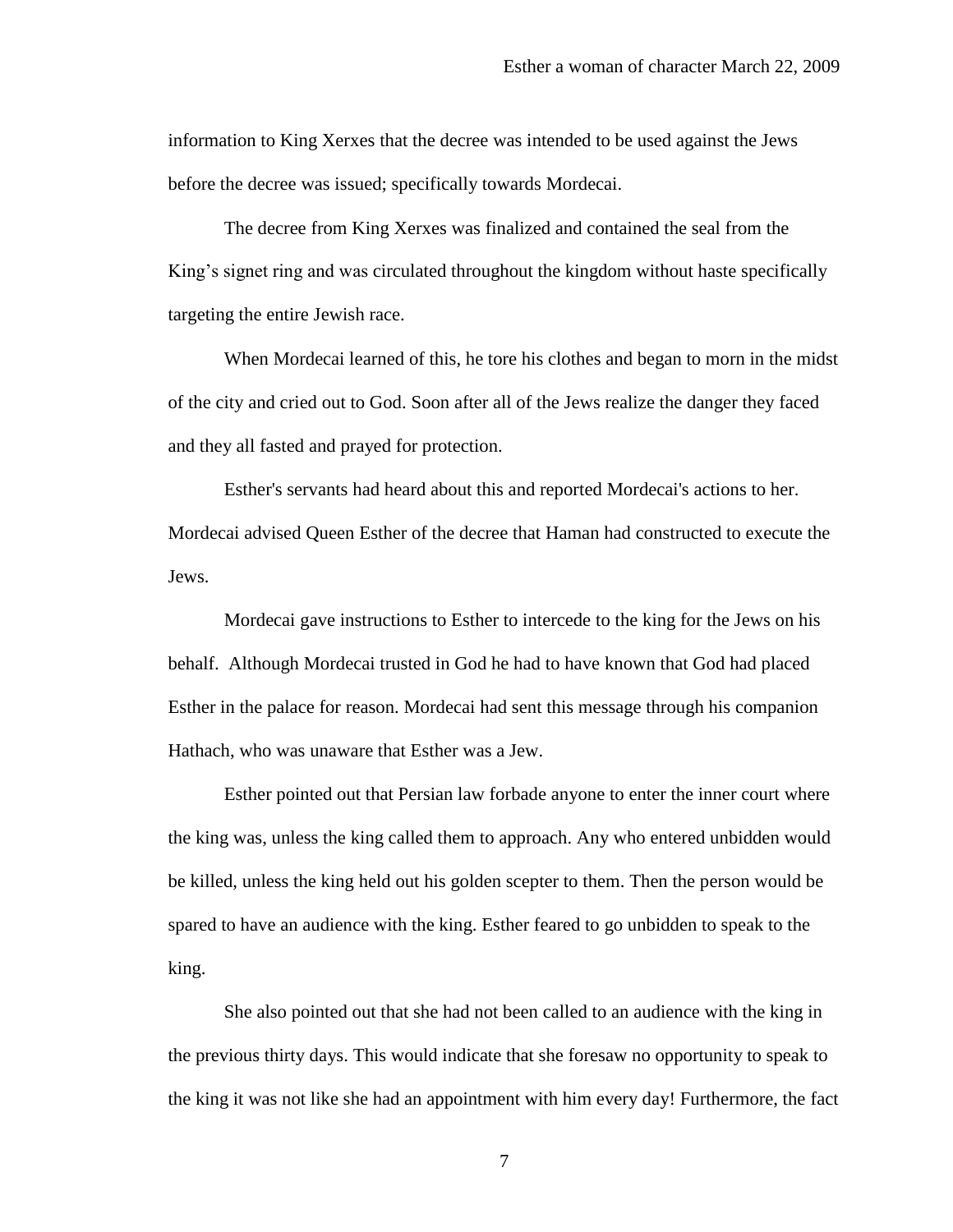he had not called might indicate he did not particularly desire to see her. This would make it especially dangerous for her to go.

Mordecai pointed out to Esther that since she was a Jew her life was in just as much danger as his was. If she did nothing, she too could be executed. Esther's position as Queen did not exempt her from being a Jew. On the contrary it gave her an opportunity to meet with the king, now it was a matter of when and how.

Mordecai also points out that Esther may have been chosen Queen as God's plan to save the Jews just as Joseph was sold into slavery as God used his experience to save the nation from starvation.

Esther tells Mordecai to gather the Jews and fast for three days to intercede for her to have wisdom on how to approach the king.

At the end of three days Bible tells us in *Esther Chapter 5:1-2* that Esther put on her royal robes facing the entrance of the house she had attracted the king and found favor in his sight he extended his golden scepter, this gave Esther an opportunity to speak to the king. She proposes a banquet for the king promising to let her petition be known at the banquet.

Meanwhile King Xerxes has trouble sleeping so he commands the book of his records to be read aloud and the story of the plot to assassinate him is reread and Mordecai is the one who saved the king's life. The king responds by asking if any type of honor had been bestowed on Mordecai and it had not.

King Xerxes intending to honor Mordecai consults with Haman on how to give an unnamed person honor and justice. Haman being full of himself and seething with pride believes that King Xerxes wants to bestoel favor and honor on him.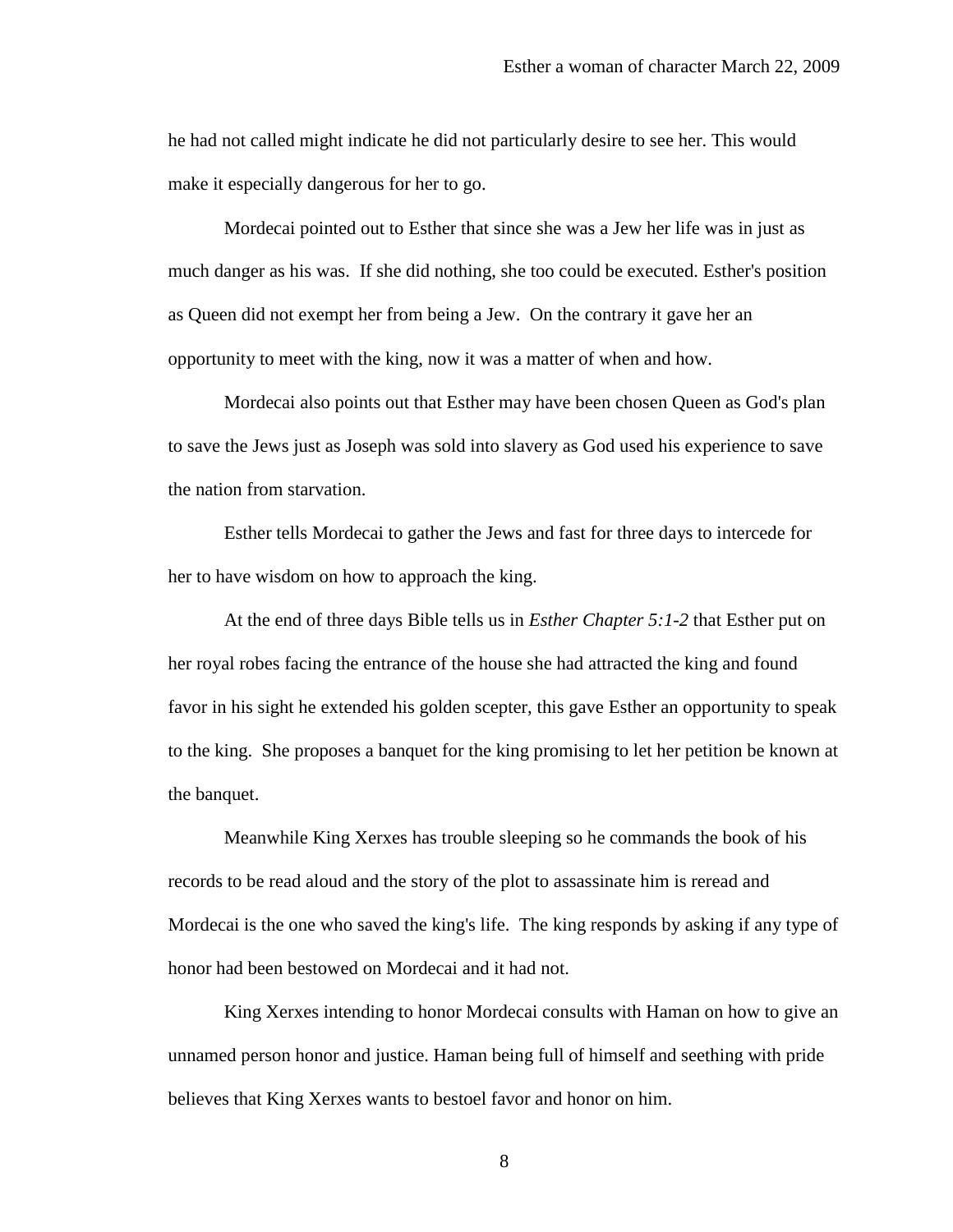Haman comes up with many grandiose ideas thinking he'll be the one who will be honored. In the meantime, Haman is constructing gallows to hang Mordecai on.

Once Haman realizes that the honor, dignity and parade like atmosphere is not for him but for Mordecai he is filled with more hatred.

There is a second banquet planned by Queen Esther, this time she invites Haman. During this banquet Esther reveals that someone is trying to take her life and this incites King Xerxes. The king demands to know who it is that would do his Queen harm. Esther reveals that she is a Jew and that Haman and the decree that has been issued would surely end her life. The king in a rage leaves the banquet and Haman begins to plead for his life from Queen Esther. King Xerxes returns and finds Haman groveling for his life;

*Esther 7: 8 When the king returned from the palace garden to the place of the banquet of wine, Haman had fallen across the couch where Esther was. Then the king said, "Will he also assault the queen while I am in the house?" NKJV*

King Xerxes pronounced a sentence of death against Haman and has him hung on the very gallows that Haman had intended to hang Mordecai. The king also reversed the decree that he had originally ordered.

It is through this situation the feast of Purim is instituted to commemorate once again how God saved His people from annihilation by revealing a wicked plot that Haman had devised against the Jews that ended up being turned back on him. Haman's sons had also been hung on the gallows.

Mordecai was then given prominence by decree of the king and was honored by being written into the Chronicles of Persia. Mordecai was then appointed second in command by King Xerxes.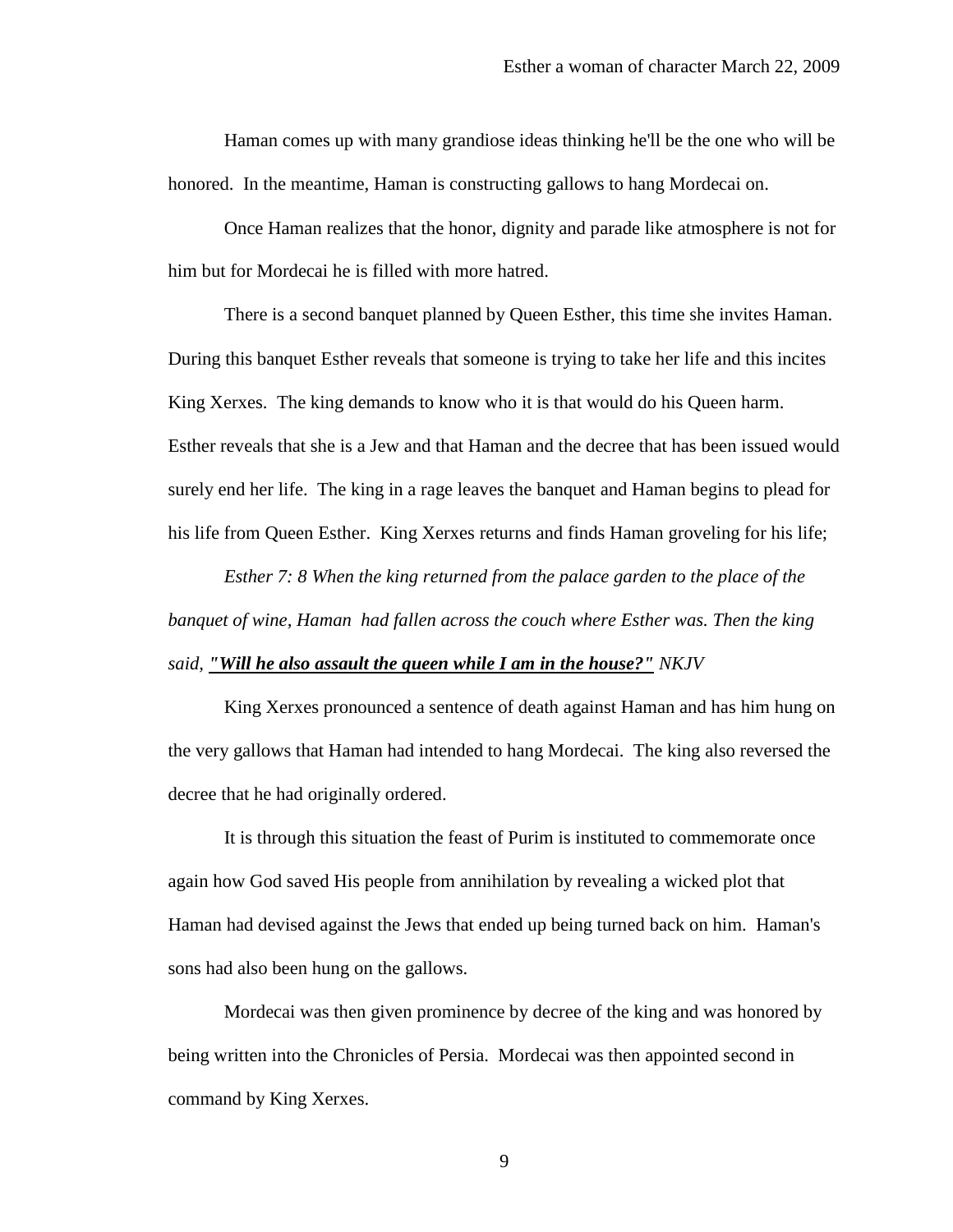#### References

- William C. Willians. (2003). *They Spoke From God* (1st ed., Vol. 1) [They speoke from God a Survey of the Old Testment] (William C. Williams & Stanley M. Horton, Eds.). Springfield, MO: Gospel Publishing House. (Original work published 2003)
- David E. Pratte. (2006, February 21). Introduction to the Book of Esther [Msg 1-10]. Message posted to www.gospelway.com electronic mailing list, archived at www.gospelway.com
- NKJV John MacArthur. (1997). *The MacArthur Study Bible* (1st ed., Vol. 1) [The MacArthur Study Bible]. Nashville, Tenn: Thomas Nelson/Word Publishing, Inc. (Original work published 1997)
- Charles R. Swindoll. (1998). *Christ at the crossroads* (1st ed., Vol. 1) [Christ at the Crossroads]. Dallas, TX: Word Publishing for Insight for living. (Original work published 1991)
- Charles R. Swindoll. (1997). *Ester A woman of strength and dignity* (1st ed., Vol. 1) [Esther a woman of strength and dignity]. Dallas, TX: Word Press Insight for living. (Original work published 1990)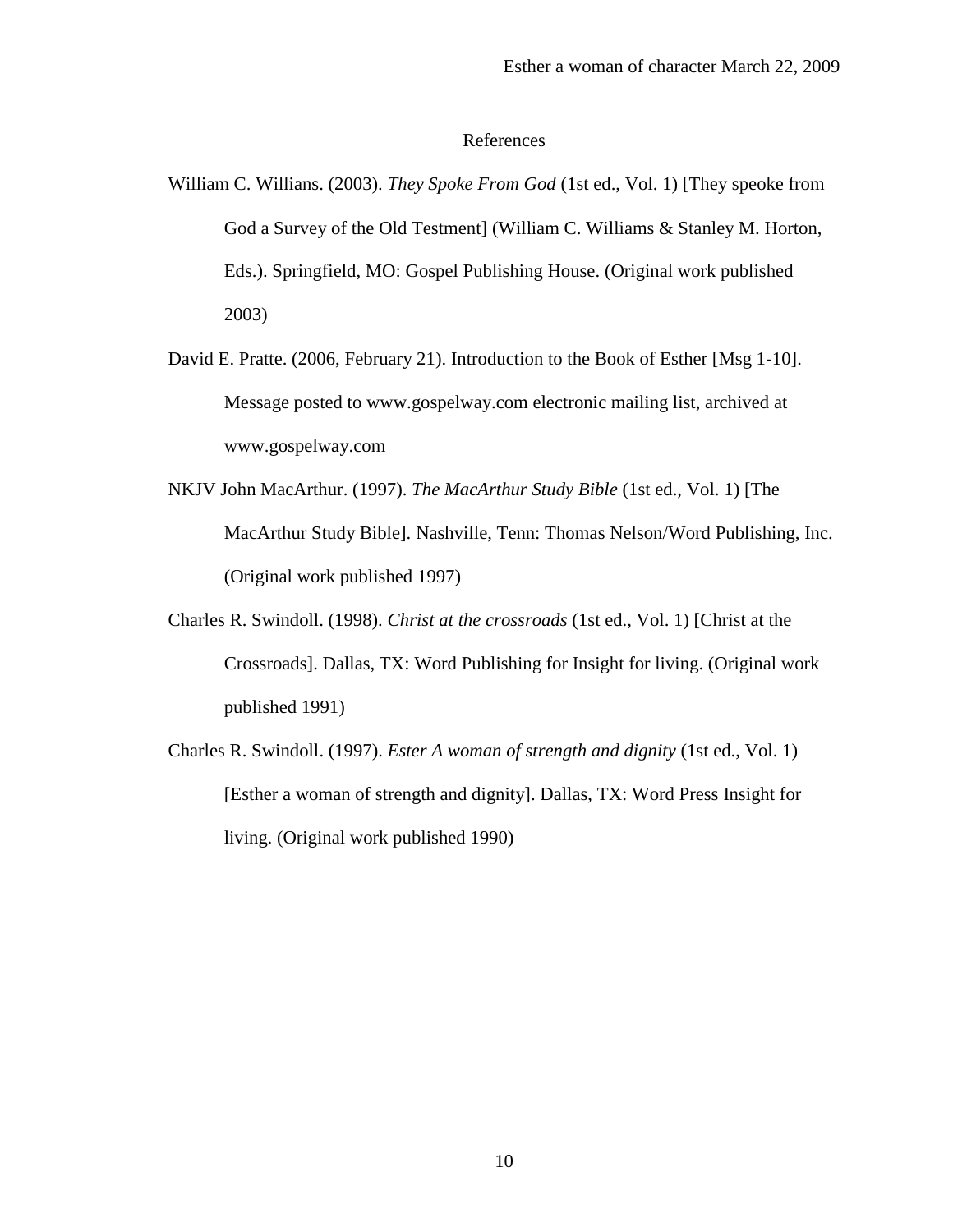#### **SCRIPTURES**

**Esther 1:1-22** Now it came to pass in the days of Ahasuerus (this was the Ahasuerus who reigned over one hundred and twenty-seven provinces, from India to Ethiopia), 2 in those days when King Ahasuerus sat on the throne of his kingdom, which was in Shushan the citadel, 3 that in the third year of his reign he made a feast for all his officials and ervants — the powers of Persia and Media, the nobles, and the princes of the provinces being before him — 4 when he showed the riches of his glorious kingdom and the splendor of his excellent majesty for many days, one hundred and eighty days in all. 5 And when these days were completed, the king made a feast lasting seven days for all the people who were present in Shushan the citadel, from great to small, in the court of the garden of the king's palace. 6 There were white and blue linen curtains fastened with cords of fine linen and purple on silver rods and marble pillars; and the couches were of gold and silver on a mosaic pavement of alabaster, turquoise, and white and black marble. 7 And they served drinks in golden vessels, each vessel being different from the other, with royal wine in abundance, according to the generosity of the king. 8 In accordance with the law, the drinking was not compulsory; for so the king had ordered all the officers of his household, that they should do according to each man's pleasure. 9 Queen Vashti also made a feast for the women in the royal palace which belonged to King Ahasuerus. 10 On the seventh day, when the heart of the king was merry with wine, he commanded Mehuman, Biztha, Harbona, Bigtha, Abagtha, Zethar, and Carcas, seven eunuchs who served in the presence of King Ahasuerus, 11 to bring Queen Vashti before the king, wearing her royal crown, in order to show her beauty to the people and the officials, for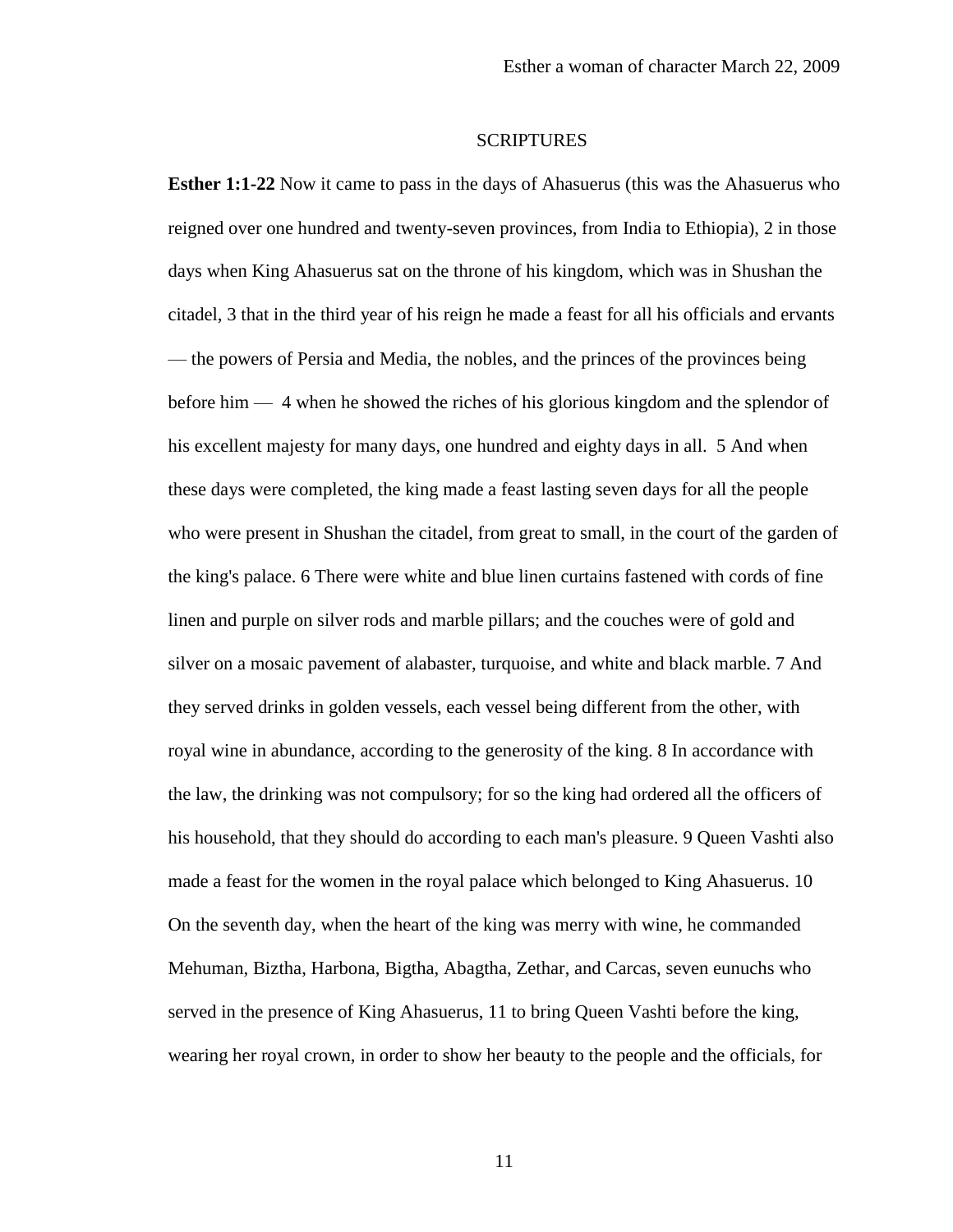she was beautiful to behold. 12 But Queen Vashti refused to come at the king's command brought by his eunuchs; therefore the king was furious, and his anger burned within him. 13 Then the king said to the wise men who understood the times (for this was the king's manner toward all who knew law and justice, 14 those closest to him being Carshena, Shethar, Admatha, Tarshish, Meres, Marsena, and Memucan, the seven princes of Persia and Media, who had access to the king's presence, and who ranked highest in the kingdom): 15 "What shall we do to Queen Vashti, according to law, because she did not obey the command of King Ahasuerus brought to her by the eunuchs?" 16 And Memucan answered before the king and the princes: "Queen Vashti has not only wronged the king, but also all the princes, and all the people who are in all the provinces of King Ahasuerus. 17 For the queen's behavior will become known to all women, so that they will despise their husbands in their eyes, when they report, 'King Ahasuerus commanded Queen Vashti to be brought in before him, but she did not come.' 18 This very day the noble ladies of Persia and Media will say to all the king's officials that they have heard of the behavior of the queen. Thus there will be excessive contempt and wrath. 19 If it pleases the king, let a royal decree go out from him, and let it be recorded in the laws of the Persians and the Medes, so that it will not be altered, that Vashti shall come no more before King Ahasuerus; and let the king give her royal position to another who is better than she. 20 When the king's decree which he will make is proclaimed throughout all his empire (for it is great), all wives will honor their husbands, both great and small." 21 And the reply pleased the king and the princes, and the king did according to the word of Memucan. 22 Then he sent letters to all the king's provinces, to each province in its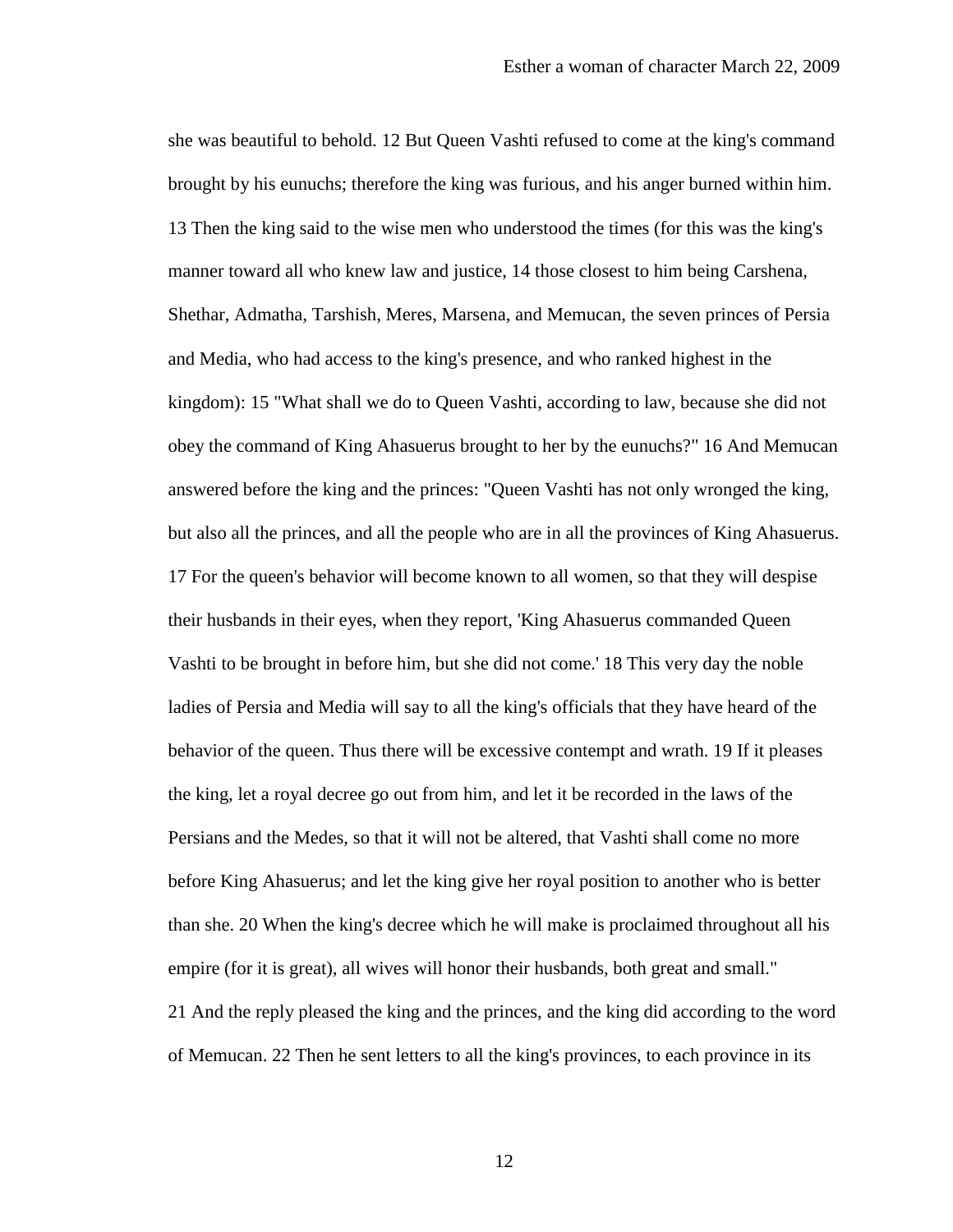own script, and to every people in their own language, that each man should be master in his own house, and speak in the language of his own people. NKJV

**Esther 2:17** The king loved Esther more than all the other women, and she obtained grace and favor in his sight more than all the virgins; so he set the royal crown upon her head and made her queen instead of Vashti. NKJV

**Esther 3:1** After these things King Ahasuerus promoted Haman, the son of Hammedatha the Agagite, and advanced him and set his seat above all the princes who were with him NKJV

**1 Samuel 15: 8** He also took Agag king of the Amalekites alive, and utterly destroyed all the people with the edge of the sword. 9 But Saul and the people spared Agag and the best of the sheep, the oxen, the fatlings, the lambs, and all that was good, and were unwilling to utterly destroy them. But everything despised and worthless, that they utterly destroyed. 10 Saul Rejected as King Now the word of the LORD came to Samuel, saying, 11 "I greatly regret that I have set up Saul as king, for he has turned back from following Me, and has not performed My commandments." And it grieved Samuel, and he cried out to the LORD all night. 12 So when Samuel rose early in the morning to meet Saul, it was told Samuel, saying, "Saul went to Carmel, and indeed, he set up a monument for imself; and he has gone on around, passed by, and gone down to Gilgal." 13 Then Samuel went to Saul, and Saul said to him,"Blessed are you of the LORD! I have performed the commandment of the LORD." 14 But Samuel said, "What then is this bleating of the sheep in my ears, and the lowing of the oxen which I hear?" 15 And Saul said, "They have brought them from the Amalekites; for the people spared the best of the sheep and the oxen, to sacrifice to the LORD your God; and the rest we have utterly destroyed."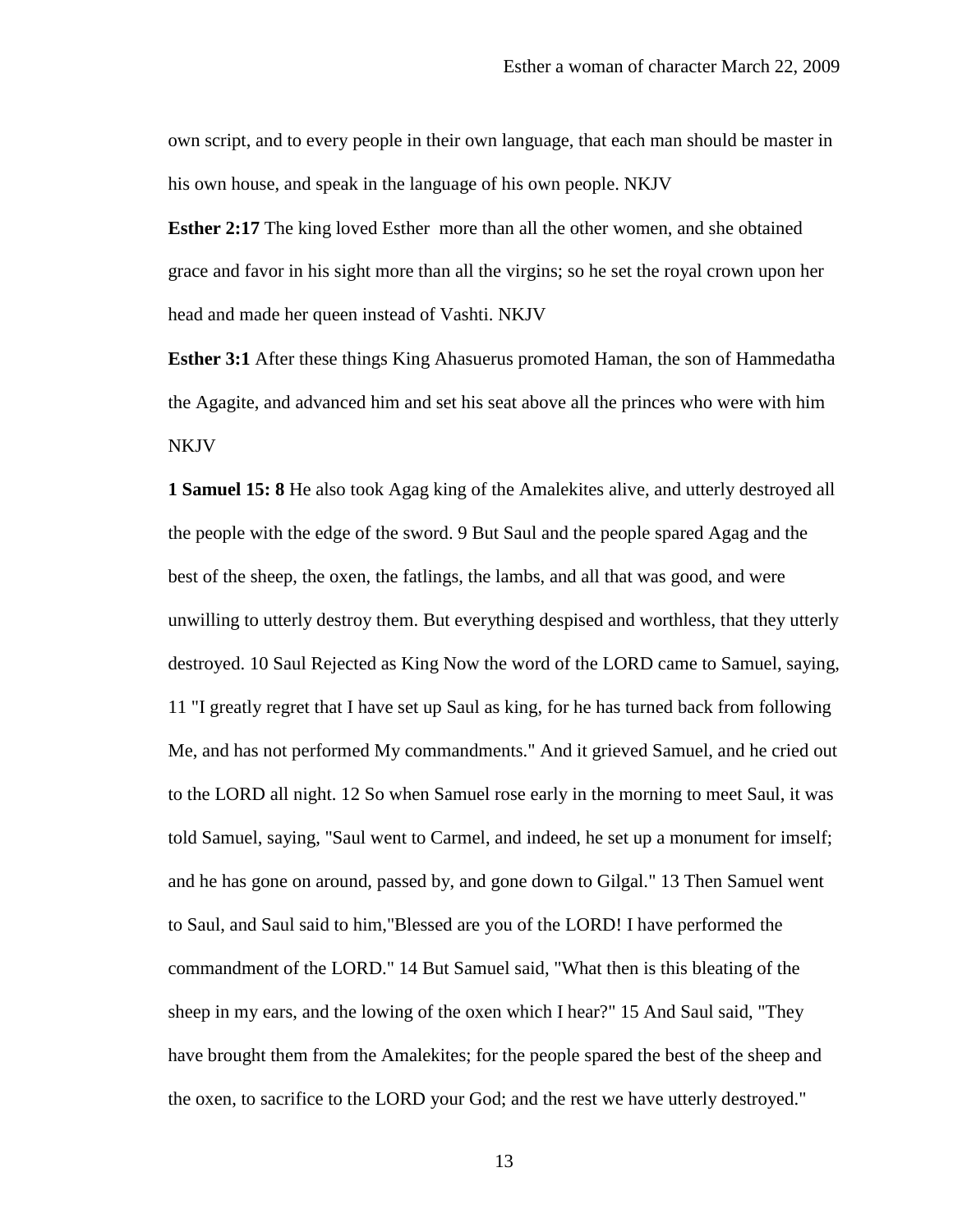16 Then Samuel said to Saul, "Be quiet! And I will tell you what the LORD said to me last night." And he said to him, "Speak on." 17 So Samuel said,"When you were little in your own eyes, were you not head of the tribes of Israel? And did not the LORD anoint you king over Israel? 18 Now the LORD sent you on a mission, and said, 'Go, and utterly destroy the sinners, the Amalekites, and fight against them until they are consumed.' 19 Why then did you not obey the voice of the LORD? Why did you swoop down on the spoil, and do evil in the sight of the LORD?" 20 And Saul said to Samuel,"But I have obeyed the voice of the LORD, and gone on the mission on which the LORD sent me, and brought back Agag king of Amalek; I have utterly destroyed the Amalekites. 21 But the people took of the plunder, sheep and oxen, the best of the things which should have been utterly destroyed, to sacrifice to the LORD your God in Gilgal." 22 So Samuel said: "Has the LORD as great delight in burnt offerings and sacrifices,As in obeying the voice of the LORD?Behold, to obey is better than sacrifice,And to heed than the fat of rams. 23 For rebellion is as the sin of witchcraft,And stubbornness is as iniquity and idolatry. Because you have rejected the word of the LORD,He also has rejected you from being king." 24 Then Saul said to Samuel, "I have sinned, for I have transgressed the commandment of the LORD and your words, because I feared the people and obeyed their voice. 25 Now therefore, please pardon my sin, and return with me, that I may worship the LORD."26 But Samuel said to Saul, "I will not return with you, for you have rejected the word of the LORD, and the LORD has rejected you from being king over Israel." 27 And as Samuel turned around to go away, Saul seized the edge of his robe, and it tore. 28 So Samuel said to him,"The LORD has torn the kingdom of Israel from